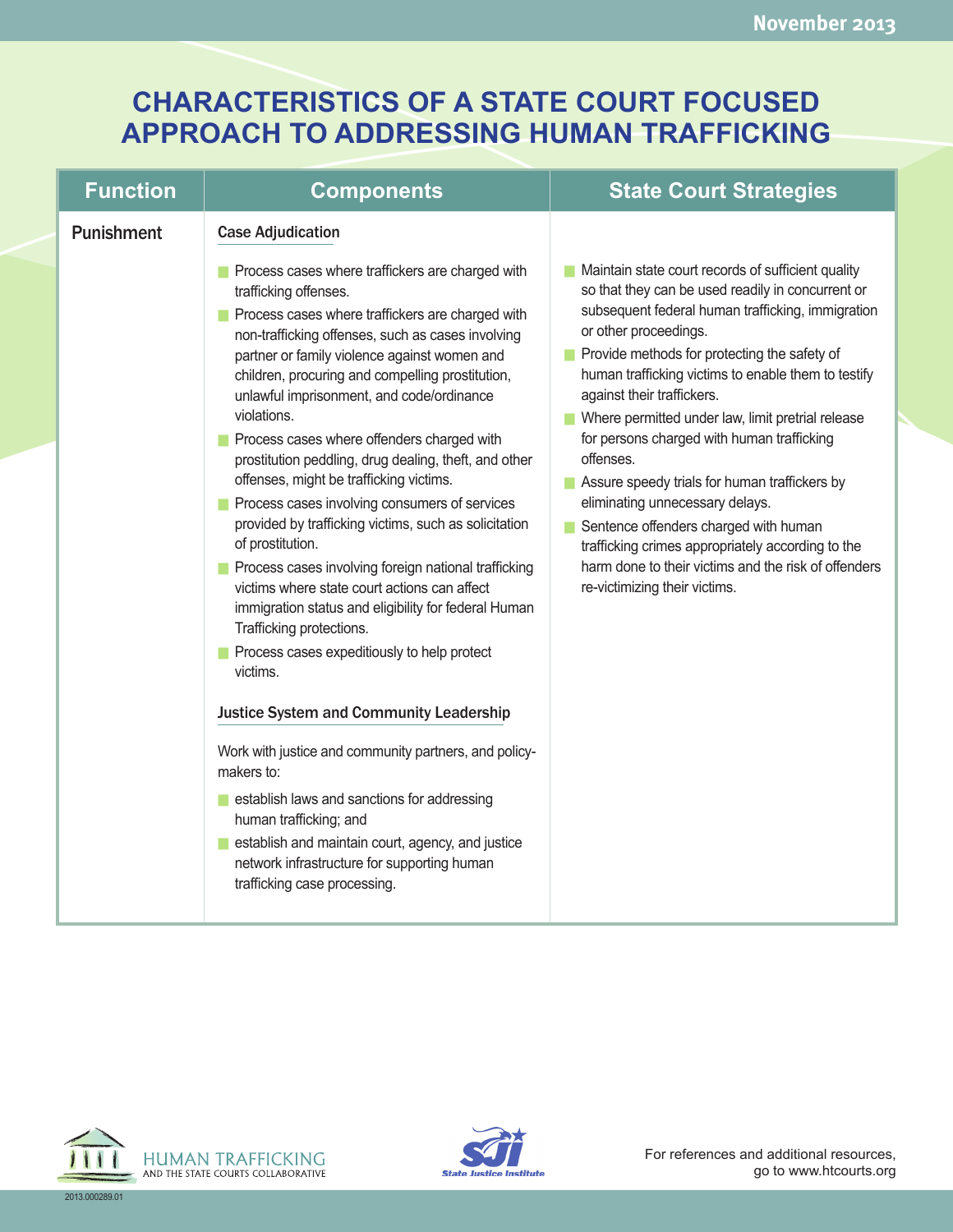## **Characteristics of a State Court Focused Approach to Addressing Human Trafficking**

| <b>Function</b>                                                                      | <b>Components</b>                                                                                                                                                                                                                                                                                                                                                                                                                                                                                                                                                                                                                                                                                                                                                                                                                          | <b>State Court Strategies</b>                                                                                                                                                                                                                                                                                                                                                                                                                                                                                                                                                                                                                                                                                                     |
|--------------------------------------------------------------------------------------|--------------------------------------------------------------------------------------------------------------------------------------------------------------------------------------------------------------------------------------------------------------------------------------------------------------------------------------------------------------------------------------------------------------------------------------------------------------------------------------------------------------------------------------------------------------------------------------------------------------------------------------------------------------------------------------------------------------------------------------------------------------------------------------------------------------------------------------------|-----------------------------------------------------------------------------------------------------------------------------------------------------------------------------------------------------------------------------------------------------------------------------------------------------------------------------------------------------------------------------------------------------------------------------------------------------------------------------------------------------------------------------------------------------------------------------------------------------------------------------------------------------------------------------------------------------------------------------------|
| Protection,<br>Healing,<br><b>Making Whole</b>                                       | <b>Case Adjudication</b><br>Connect trafficking victims with a range of<br>appropriate services.<br>Require restitution to victims from traffickers.<br><b>Justice System and Community Leadership</b><br>Reduce the risks involved in trafficking vulnerable<br>individuals and populations.<br>Establish restorative approaches for addressing<br>the needs of victims, holding offenders<br>accountable for the harm they have done.<br>Address the harm to communities and society<br>from human trafficking                                                                                                                                                                                                                                                                                                                           | Reduce the risks involved in trafficking vulnerable<br>individuals and populations.<br>Establish restorative approaches for addressing<br>the needs of victims, holding offenders<br>accountable for the harm they have done.<br>Address the harm to communities and society<br>from human trafficking                                                                                                                                                                                                                                                                                                                                                                                                                            |
| Empowerment,<br><b>Adequate Rep-</b><br>resentation,<br>Procedural<br><b>Justice</b> | Case Adjudication, Justice System, and<br><b>Community Leadership</b><br>Assure procedural fairness for all trafficking victims,<br>offenders who benefit from the services of trafficking,<br>and traffickers, particularly:<br><b>Respect</b> – People react positively when:<br>they feel they are treated with politeness, dignity,<br>and respect;<br>their rights are respected; and<br>they understand how things work and what they<br>are expected to do.<br>Voice - People want the opportunity to:<br>$\blacksquare$ tell their side of the story;<br>explain their situation/views; and<br>have their stories told to an authority who listens<br>carefully.<br>Neutrality - People are more likely to accept court de-<br>cisions when those in authority do things that both are,<br>and are perceived as, fair and neutral. | Take appropriate steps to assure competent<br>interpretation services for offenders, victims, and<br>witnesses.<br>Take appropriate steps to assure competent<br>legal representation and advice for offenders and<br>victims.<br>Assure that offenders charged with trafficking<br>crimes, trafficking victims charged with crimes<br>related to their victimization, other victims, and<br>witnesses are treated with respect by all court staff<br>and other justice system personnel.<br>Assure that offenders charged with trafficking<br>crimes, trafficking victims charged with crimes<br>related to their victimization, other victims, and<br>witnesses are provided a full opportunity to be<br>heard in a safe forum. |



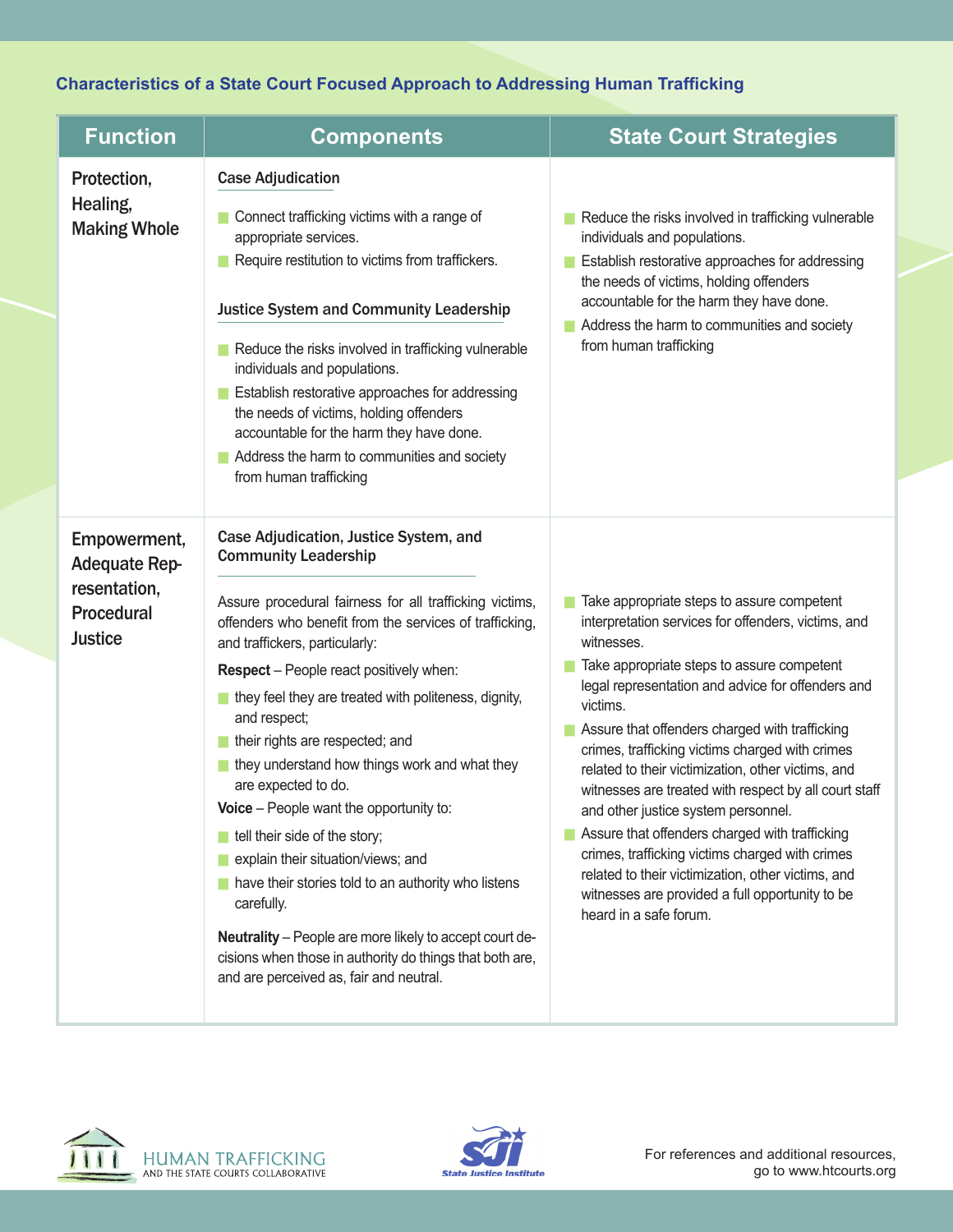| <b>Function</b>                                                                                            | <b>Components</b>                                                                                                                                                                                                                                                                                                                                                                                                                                                                                                                                                                                                                                                                                                                                                                                                                                                                                                                                                                                                                                                                                        | <b>State Court Strategies</b>                                                                                                                                                                                                                                                                                                                                                                                                                                          |
|------------------------------------------------------------------------------------------------------------|----------------------------------------------------------------------------------------------------------------------------------------------------------------------------------------------------------------------------------------------------------------------------------------------------------------------------------------------------------------------------------------------------------------------------------------------------------------------------------------------------------------------------------------------------------------------------------------------------------------------------------------------------------------------------------------------------------------------------------------------------------------------------------------------------------------------------------------------------------------------------------------------------------------------------------------------------------------------------------------------------------------------------------------------------------------------------------------------------------|------------------------------------------------------------------------------------------------------------------------------------------------------------------------------------------------------------------------------------------------------------------------------------------------------------------------------------------------------------------------------------------------------------------------------------------------------------------------|
| Empowerment,<br><b>Adequate Rep-</b><br>resentation,<br><b>Procedural</b><br><b>Justice</b><br>(Continued) | <b>Trust</b> – People observe behavior or look for actions<br>to indicate they can trust the character and sincerity of<br>those in authority, and those in authority are aware of<br>and sincerely concerned with their needs.<br>Work with justice partners and the community<br>to establish health, safe housing, education,<br>employment, and other options for trafficking<br>victims, and trafficking vulnerable populations.                                                                                                                                                                                                                                                                                                                                                                                                                                                                                                                                                                                                                                                                    |                                                                                                                                                                                                                                                                                                                                                                                                                                                                        |
| <b>Prevention and</b><br><b>Deterrence</b>                                                                 | <b>Case Adjudication</b><br>Identify potential trafficking-vulnerable, at risk,<br>individuals across a range of criminal, civil, family,<br>guardianship, juvenile, and child protection case<br>types.<br>Follow up on sentencing and service effectiveness<br>in cases involving trafficking victims, potential<br>victims, and traffickers.<br><b>Justice System and Community Leadership</b><br>Work with a broad range of justice and community<br>partners to:<br>Increase awareness among all court and justice<br>actors, and communities about trafficking types,<br>dynamics, and reduction strategies.<br>Enhance the regulation of and vigilance over<br>trafficking-risky settings and employment sectors<br>such as massage, hair, and manicure parlors, strip<br>clubs, restaurants, bars, pornography production,<br>and the domestic service, construction, agriculture,<br>forestry, and hospitality industries.<br>Implement evidence-based approaches to<br>addressing human trafficking.<br>Address broader societal, as well as population-<br>specific, attitudes and behaviors. | Become familiar with case types that might have<br>a human trafficking component and individual risk<br>factors for potential victims.<br>Make custody and placement decisions for<br>juveniles at risk of becoming human trafficking<br>victims to minimize their vulnerability to human<br>trafficking.<br>Make appropriate use of incarceration and<br>intensive probation to prevent convicted traffickers<br>from engaging in further human trafficking activity. |